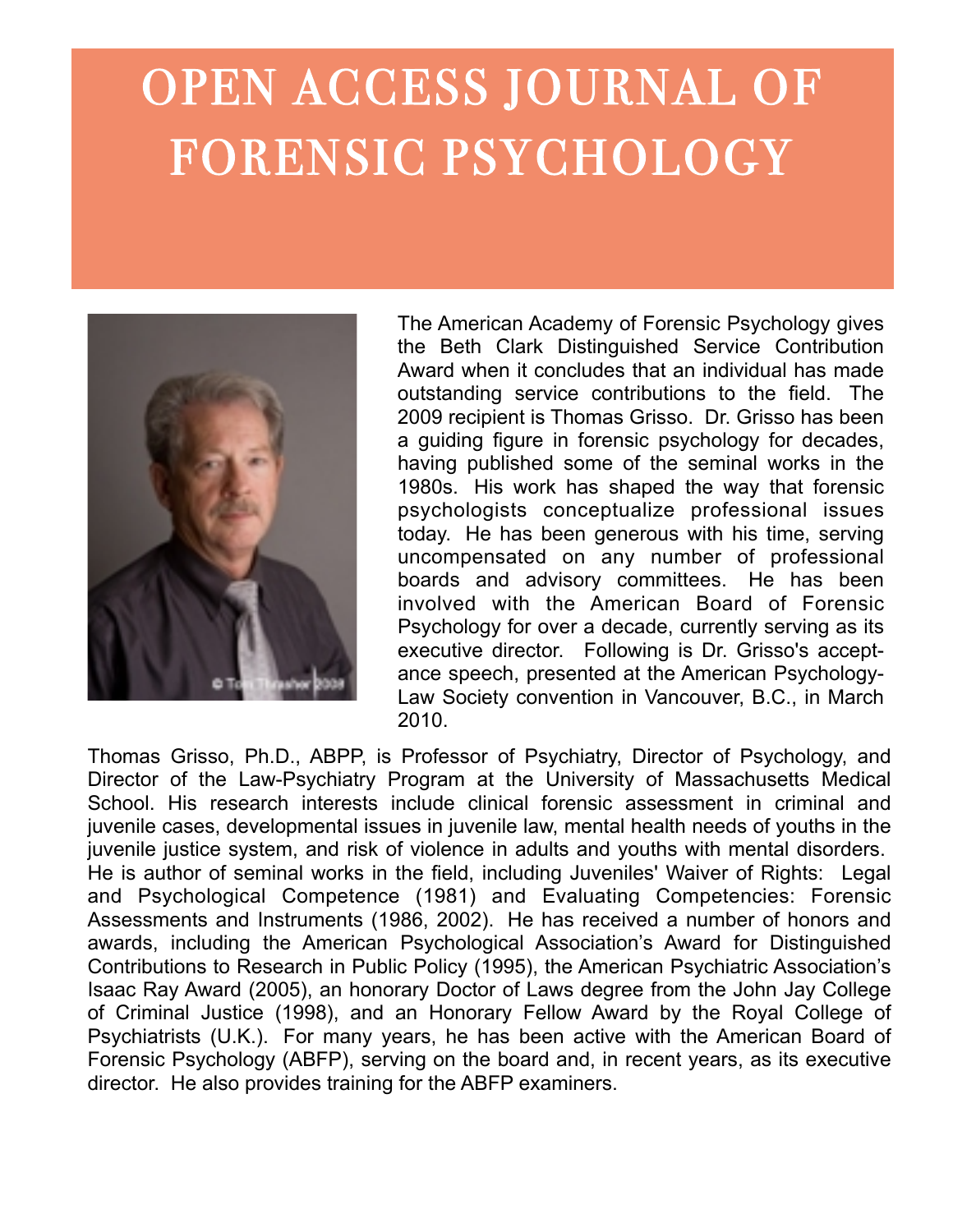# **Revisiting the Future of Forensic Psychological Assessment: A 20-Year Check-Up**

Thomas Grisso, University of Massachesetts Medical School, Worcester, USA Email: Thomas.Grisso@umassmed.edu

# **Keywords:** Beth Clark, AAFP, award, forensic psychology

# **Upon Receiving the Beth Clark Award by AAFP, March 20, 2010**

It is a privilege to be asked to contribute to an event that honors Beth Clark. Beth's career was a model of dedication to excellence in the field of forensic psychology. Her contributions were broad, including practice, scholarship, and involvement in APA's collaboration with the ABA on continuing education. She provided extraordinary service to the field through COLI, leadership in the American Academy of Forensic Psychology, and professional contributions to her state psychological association. Her everyday impact on those around her was even more important. This event honors her and her dedication to the field.

Perhaps this explains the theme that has been set by previous Beth Clark awardees, Alan Goldstein and Kirk Heilbrun. They talked about what is needed to press forward the field of forensic psychology. Kirk Heilbrun, for example, offered a comprehensive plan for what we need to do over the next decade to advance the field. Kirk has recently worked his presentation into an article that will appear soon in the journal Psychology, Public Policy and Law (PPPL).

For my own part, I wanted to stay within the theme that the two former awardees established, but with a bit of a twist—three twists, actually. First, I'm going to begin historically, revisiting our past and reviewing the past two decades that were at one time the future. Second, I'm going to say everything I want to say in about 20 minutes, and after that, I'm going to invite you to participate in the event. I'm going to ask you to describe what you believe are the most important things forensic psychologists should be doing in the next few years to sustain and advance the evolution of forensic psychology. So, while you are listening, let that question be in the background.

#### **An Old Article**

A little more than 20 years ago I wrote an article—published in the American Psychologist in 1987—entitled "The Economic and Scientific Future of Forensic Psychological Assessment." It catalogued what was wrong with the field at that time and our reasons to worry about how the field would develop, and of course it offered some recommendations for how we could guide the field toward a better future.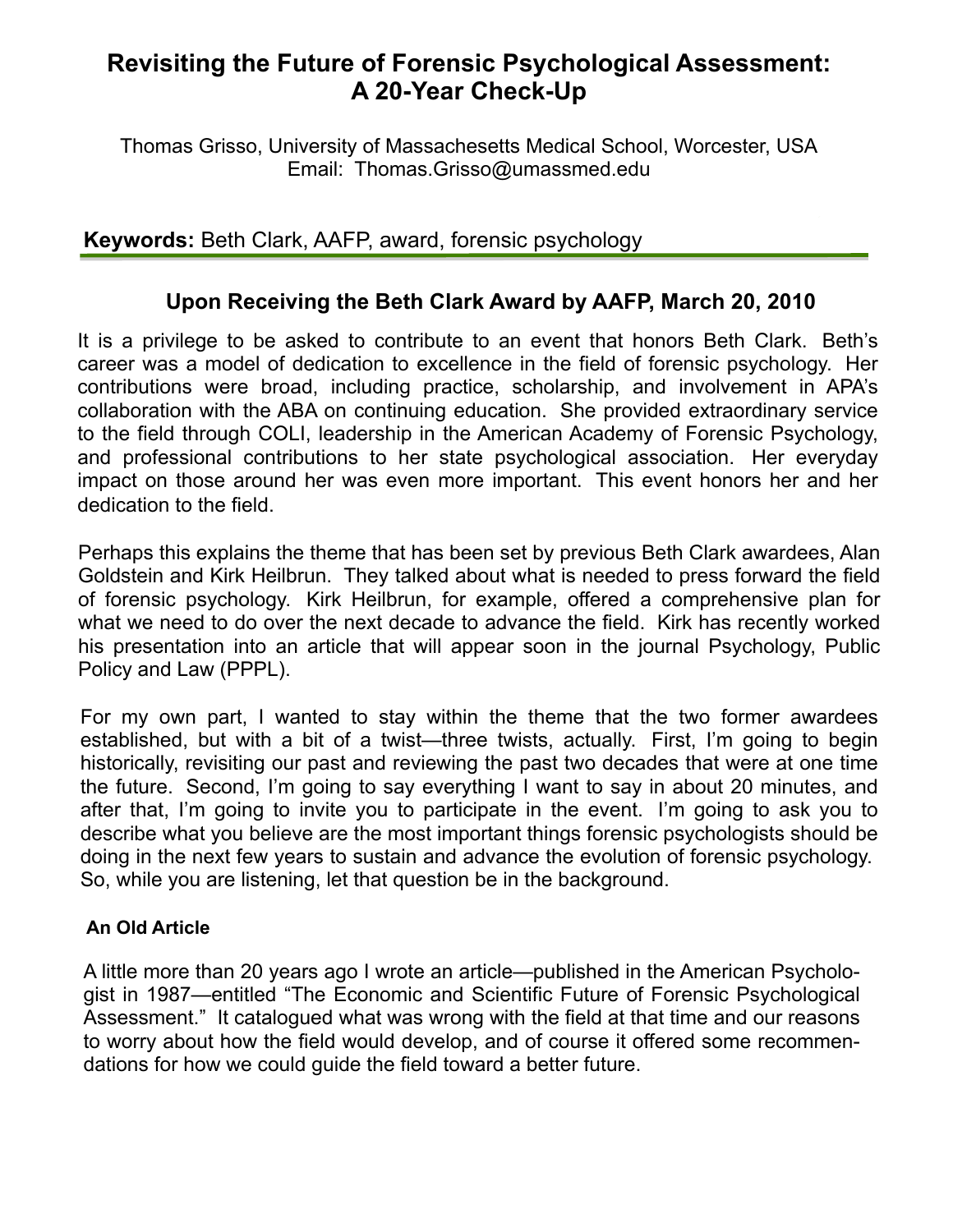The article began with a quote I'd found in a legal case two years earlier. The case was *U.S. v. Downing* (1985), and it was about the admissibility of expert testimony by psychologists. In its written opinion, the court issued a sort of warning, in somewhat ominous overtones, regarding "the spectre of the creation of a cottage industry of forensic psychologists."

Now, there are three things interesting about that quote. The first was the choice of the term "*cottage industry*." Dictionaries define that as a small-scale business run out of one's home—not *really* a business, just acting like one. Notice also that they chose the term "industry"—not a science, not a helping profession—a greedy little up-start industry.

Second, the court referred to the "spectre" of a field called forensic psychology. A spectre—dictionary definition—is "a threatening or haunting possibility." Something to be feared! What if these forensic psychologists actually began to get organized?

Third, the court referred to the "*creation*" of such an enterprise. Obviously, in their eyes, forensic psychology did not yet really exist as a recognized party in the legal process.

#### **The Field**

However odd, this description had some reality. There weren't many of us, and we were only loosely affiliated. We certainly didn't have much guidance for our work. In the article, I listed the eight textbooks that existed, devoted entirely or substantially to forensic assessments and testimony. All of them had been published in just the two years preceding this article. That's how new the field was. My book *Evaluating Competencies* had just been published the year before, and that very year, 1987, was the publication date of the first edition of Melton et al's now classic *Psychological Evaluations for the Courts.* Neither book was yet generally known to the field.

In 1987, APLS had been an APA division for only a few years, and only a couple of forensic *clinical* psychologists had been APLS presidents since it began 18 years earlier. There were no specialty ethical guidelines for forensic practice, and there were only a couple of forensic psychological tools, both brand new. The term "psycholegal assessment" had just been invented by Elwork and Sales, and I had coined the term "forensic assessment instruments" a year before this article. The term "forensic psychological assessment" in the title of my article was not yet in common use. In the years before 1990, there wasn't much guidance in our journals, either. For example, the issues of *Law and Human Behavior* in 1986-87 had one forensic research article for every 20 legal psychology articles.

So most forensic psychologists were operating on their own notion of what they thought was appropriate, with little guidance and with little sense of identity with a field. It *was* a "cottage industry." That's not to say that our numbers were actually small. The number of psychologists in court had been growing since the 1960s, and there were about 100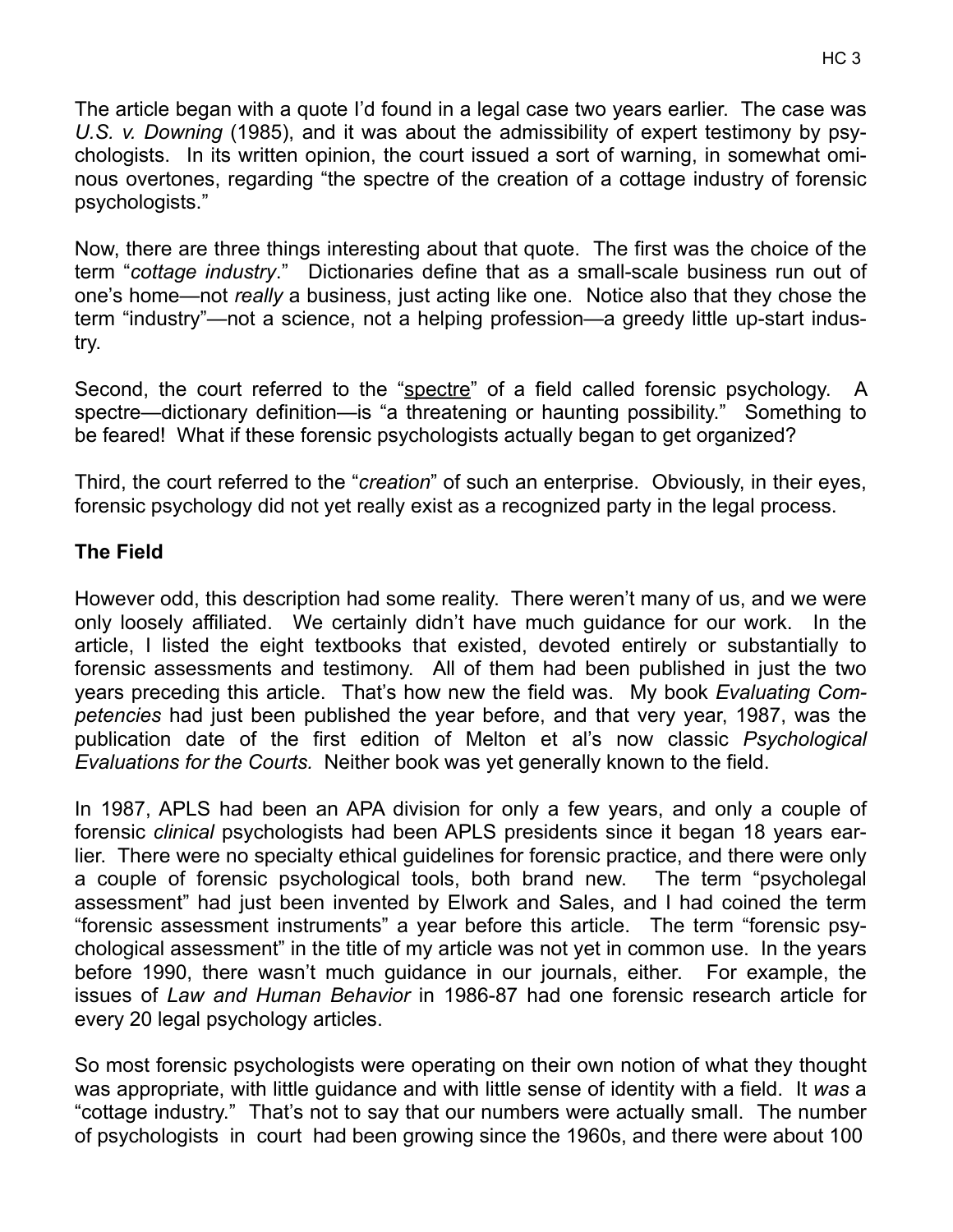ABFP diplomates by that time. So there was a "haunting possibility" that we were on the move. Moreover, many of us were excited about our potential to shape the development of a new field of forensic clinical practice.

#### **The Problem**

However, as I explained in the article's Introduction, the cottage industry had some big problems. Specifically, it seemed to me that forensic psychological evaluations of the day typically were neither "forensic" nor "psychological."

They were not "forensic," because too often they were simply clinical evaluations that moved inferentially from diagnosis straight to forensic opinion. For many psychologists in court, psychosis was *per se* evidence of incompetence or criminal non-responsibility.

They were not particularly "psychological," in that too often they used very much the same nonstandardized interview methods as psychiatrists' forensic evaluations. Often they reached their conclusions without any reference to psychology itself as a basis for their logic or validity, and without any known research-based support.

And we weren't particularly honest about it. The latest landmark cases—just a year or two before my article—were *Ake v. Oklahoma* and *Ford v. Wainwright*. The APA amicus briefs in those cases claimed that psychologists' tests elevated the quality of their assessments above those of psychiatrists. However, in my article, I observed that APA's claim was largely unsupported. Our methods were not endorsed by empirical studies.

This was terribly frustrating to those of us who thought that psychology could do better. Psychology was rich in theories of cognition, perception, personality and clinical abnormality. We had the potential to develop a field of forensic assessment based on *research evidence* for its validity. The science of psychology could make forensic psychological assessment not only different, but also better.

#### **The Need**

So how could we do it? I suggested that this required model building and research of three types.

First, we needed psycholegal conceptual models to replace our traditional clinical models for structuring the forensic assessment process. I had just finished identifying a five-part structure for all legal competencies. I was hoping that we could do the same with other legal questions.

Second, we needed research to translate psychological knowledge for forensic application. Apart from clinical psychopathology, not much of this had been done. Some efforts had been made to translate developmental psychological principles for certain legal questions. However, little had been done to translate social psychological princi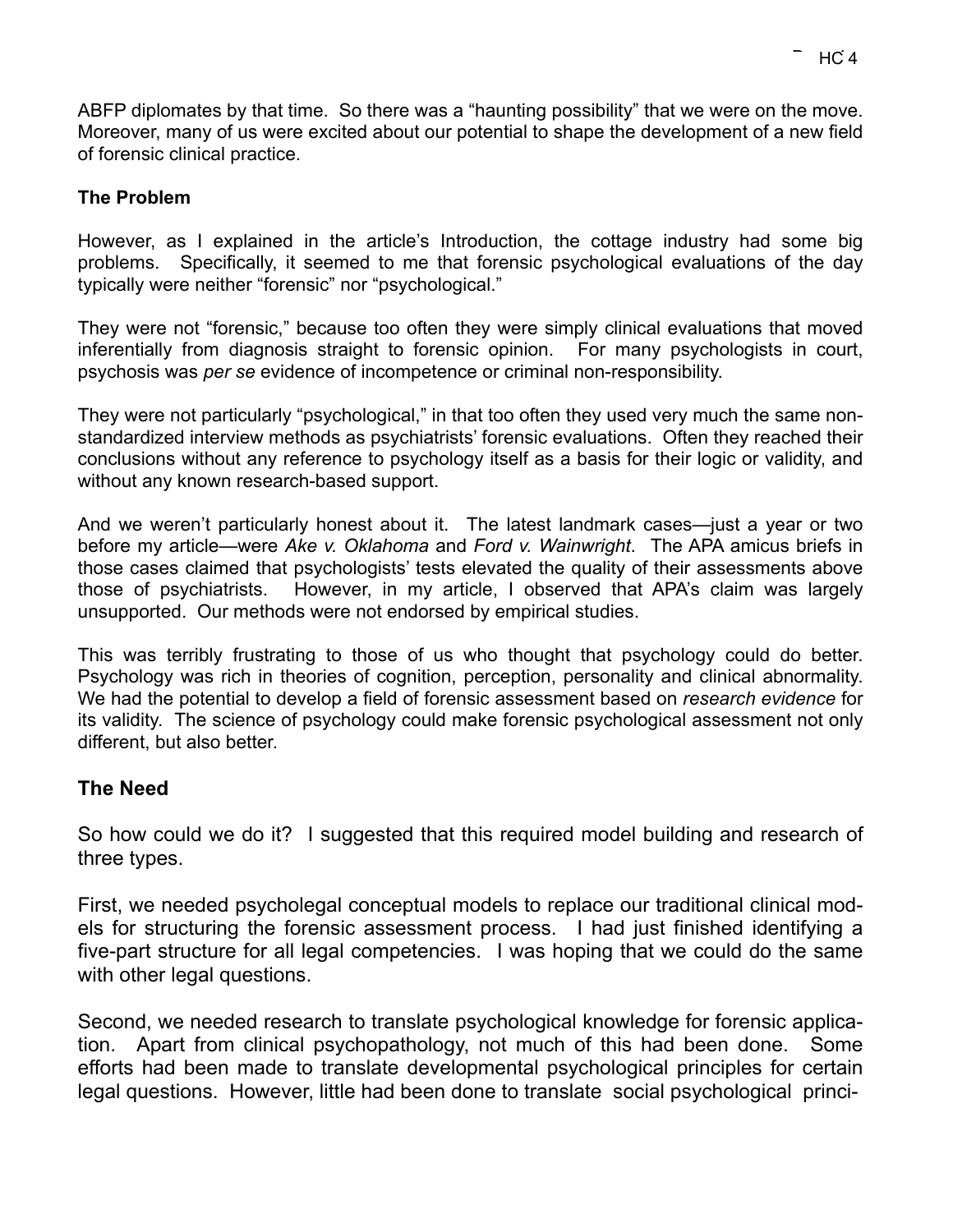ples and personality dimensions. In 1987, even psychopathy hadn't yet achieved its spotlight in forensic psychology.

Finally, we needed to construct tools to measure psychological capacities, behaviors and abilities related to psycholegal factors. With measures, we could do research on our populations and eventually provide evidence for their validity. These special psycholegal tools would then make our assessments more objective.

And that's where my worries began. I foresaw an incentive dilemma. This was the "economic" part of the article's title. I was thinking about forensic psychology in a business or marketing model. If forensic clinicians were going to have anything of value to sell, we needed to start generating research that would actually provide that empirical foundation and create the necessary tools. But researchers weren't going to do that unless they too had an economic reason. Therefore, we needed forensic psychologists who were willing to *use* that research in order to provide the *incentive* for researchers to provide us with innovations for practice.

But apparently, I didn't have much faith in my fellow forensic psychologists at that time. I claimed that too many of them were comfortable with their old clinical tools and making inferential leaps to the forensic questions. They were entrenched in old public hospital systems where newer methods were less likely to be adopted, and they didn't have an incentive to change, as long as the legal system accepted their current practice.

Elizabeth Loftus had recently asserted that all would be well if we simply relied on "social engineering" to create a "survival of the fittest." Clinicians who used better methods would be more sought after by attorneys, thus forcing a positive evolution of the field. But my concern was that *the law itself* would not reward clinicians for adopting newer, empirically based methods. I feared that "the fittest who survive may not be those who represent the best that psychology has to offer," if the legal system is simply interested in an expert's opinion, rather than its scientific basis.

In my view, judges were too often concerned simply with experts' conformity to minimal legal requirements. Their attention to legal precedent—that is, relying on alreadyestablished notions of adequate evidence—would produce a disincentive for forensic clinicians to endure the uncertainty of trying new methods. And if the marketplace incentives didn't stimulate them to try new methods, who could expect the researchers to want to supply them with the empirical base that could rescue forensic psychology?

Something had to be done to get a flow of interaction between research and practice in forensic psychology, and to influence the courts so that they wouldn't tolerate the current status quo in forensic psychology. Otherwise, forensic psychology at worst would experience a premature death, or at best would evolve in a state of mediocrity.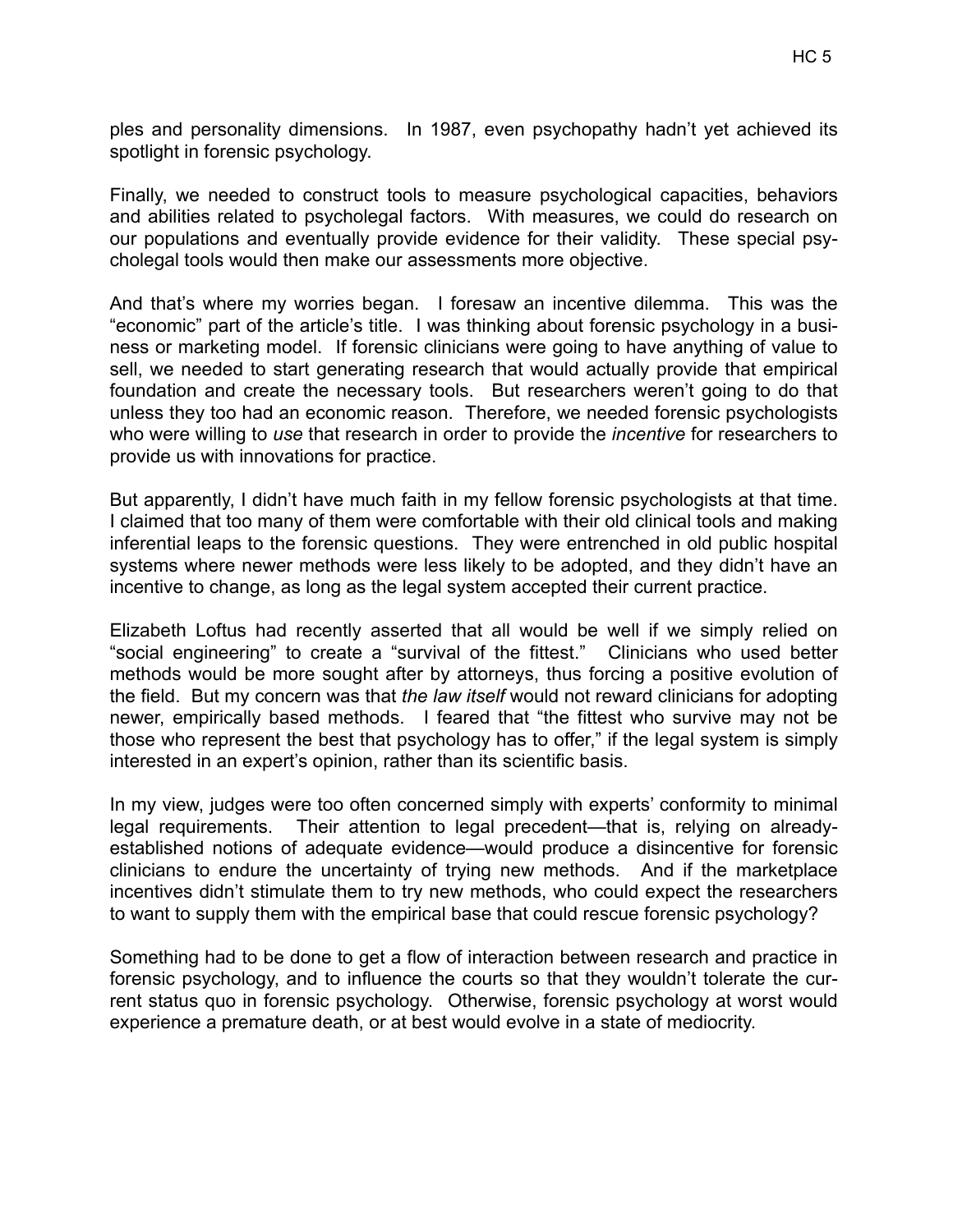#### **The Remedies**

So I proposed three remedies.

First, I suggested that somehow the field needed to create incentives for researchers to do research that would be of forensic interest. Every good industry—at least if it's more than a cottage industry—needs a research and development office to create and improve its products. That's what we needed. You have to remember that, at that time, research in law and psychology had little to do with forensic clinical practice. It was all about eyewitness identification and jury selection. Of all the articles in the 1986-87 copies of LHB, only five to ten percent pertained to clinical forensic questions. So the type and volume of research that we needed was nowhere in sight. I suggested that APA 41 and ABFP should organize groups of social scientists and applied forensic psychologists to develop research agendas, disseminate them, and stimulate researchers' interests in the kind of research that we needed. I am not sure that we ever did anything systematic of that nature. But as I'll point out later, apparently it wasn't necessary.

Second, I suggested that we needed a set of standards for forensic psychological practice. It was unlikely that practice would improve until we had published standards to which to hold clinicians' feet to the fire. In fact, this was so important that within a year several of us had decided to create an APLS/ABFP working group to develop the first set of ethical standards, which of course in 1991 became our current ethical guidelines for forensic psychologists.

The third suggestion was for states to set up required certification programs for public sector forensic clinicians, applying a new higher standard. Legal professionals in those states could be educated at the same time. This would raise the threshold of acceptable practice. Any private practitioners who couldn't meet those standards would look bad on voir dire, then would get less work , and therefore would be forced to shape up. We could also provide more workshops for private practicing forensic clinicians, to give them the information they needed to keep up.

The next 10 years saw these educational ideas begin to happen. In the 1990s, many states established minimum standards for their forensic mental-health professionals in inpatient and court clinic settings, as well as continuing education offerings. Under Alan Goldstein's leadership, beginning in 1988, AAFP's workshops became one of our most important tools for improving practice. APA did its part in creating joint APA/ABA conferences. APLS sponsored the Villanova Conference in the mid 1990s, chaired by Don Bersoff, crystallizing our training models. There is no doubt that we have made important and significant advances in teaching our forensic and legal colleagues what we do and what they should expect of any forensic psychologist who provides information for the courts.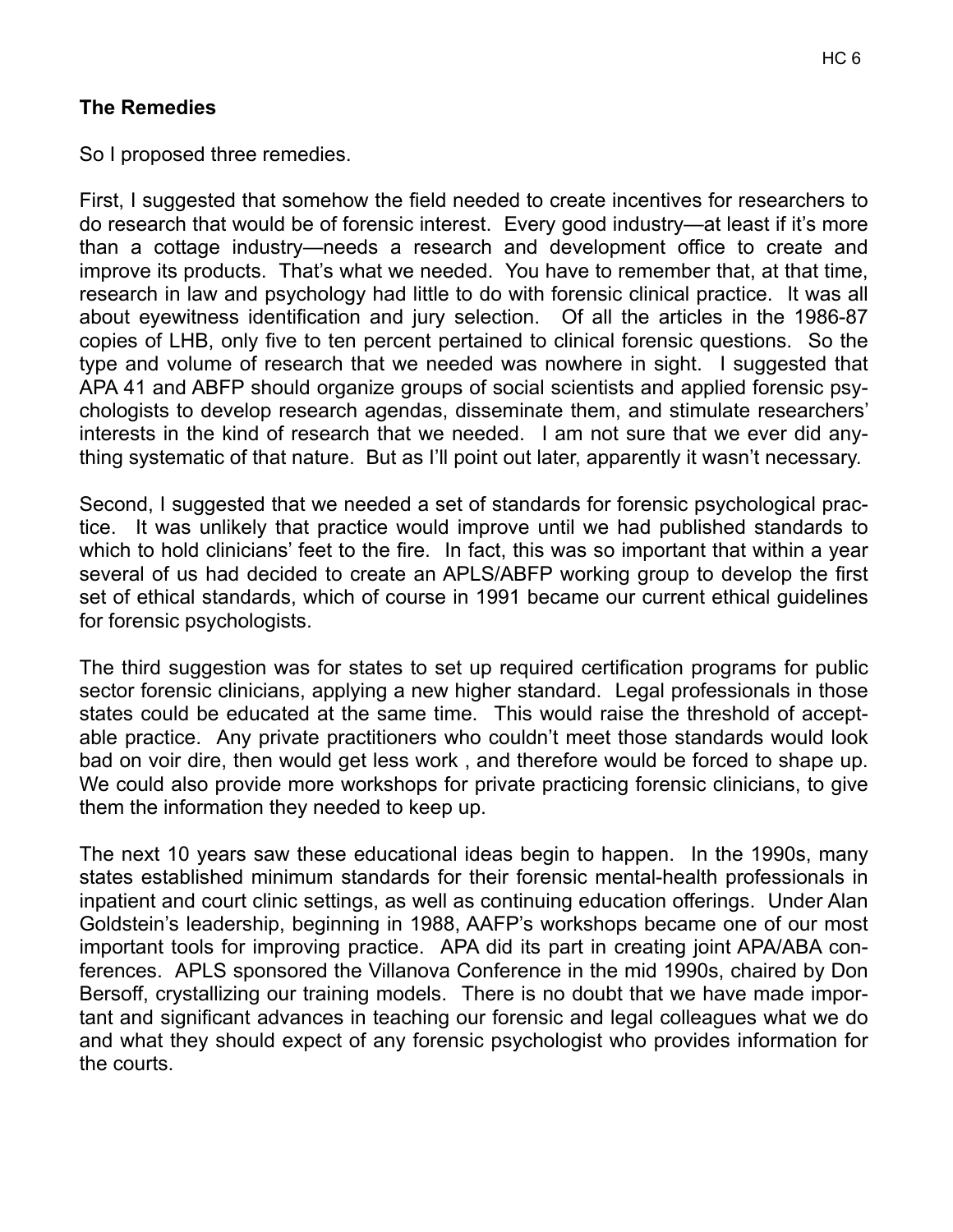#### **State of the Field**

Did our efforts to incentivize research, set standards, and force improvement through education of the legal consumer make a difference? In a world with so many uncontrolled variables, one never knows whether one's actions were necessarily responsible for subsequent history. But there is no doubt that the 1990s saw an enormous surge in research to inform forensic psychology. It simply began to blossom.

As noted earlier, in 1986-87, about 5 to 10% of LHB research articles pertained to clinical forensic issues, compared to about 90% on legal psychology research. But by 1995, that had changed so that about 45% of articles in LHB were forensic, and by 2005-2007 it was about 60%. Suddenly we had a growing literature on psychopathy, a second and third generation of risk research and tools, and research on civil competencies. And in the late 1990s came a huge surge in research on juvenile forensic matters. A plethora of forensic psychological tests were developed, validated and published enough to create new "forensic" sections of commercial test catalogues.

We were fortunate that several sources of financial support for forensic research arose. Soon after my article, the MacArthur Foundation became a major funder of mentalhealth law research, and later juvenile forensic research as well. NIMH and NIJ have never been too keen on funding the development of forensic methods, but they were extraordinarily important in funding the research that backs up our forensic inferences especially in the areas of violence, recidivism, and mental-health issues.

In retrospect, therefore, I simply may have over-worried. Apparently the field was already poised and ready to go, and I just hadn't seen the evidence yet. But I'm not sure it would have happened if many of us in forensic practice had not campaigned to establish some solid standards, called for a more empirical basis for our evaluations, and educated our colleagues and the courts regarding the importance of using the research in practice.

So, here we are a little more than 20 years later. The cottage industry is thriving. Forensic psychology has been an APA specialty for over 10 years, and soon it will be accrediting our post-doctoral forensic training programs. We have scores and scores of forensic textbooks on general and specific topics. There are about 30 journals that report theoretical and empirical research on forensic clinical questions. Most good forensic examiners have a dozen or more specialized, validated psycholegal instruments in their testing cabinet for use with everything from CST to CR to Miranda to malingering, as well as risk assessments and child custody questions.

We will soon have a second edition of ethical standards for forensic practice, and the three Beth Clark Award recipients have completed their editing for about two-thirds of the 19 best-practice volumes we are doing for Oxford Press and AAFP. Overall, I believe that we have a pretty good consensus in ABFP regarding the essentials of good forensic practice generally, as well as in specific areas of forensic assessment. We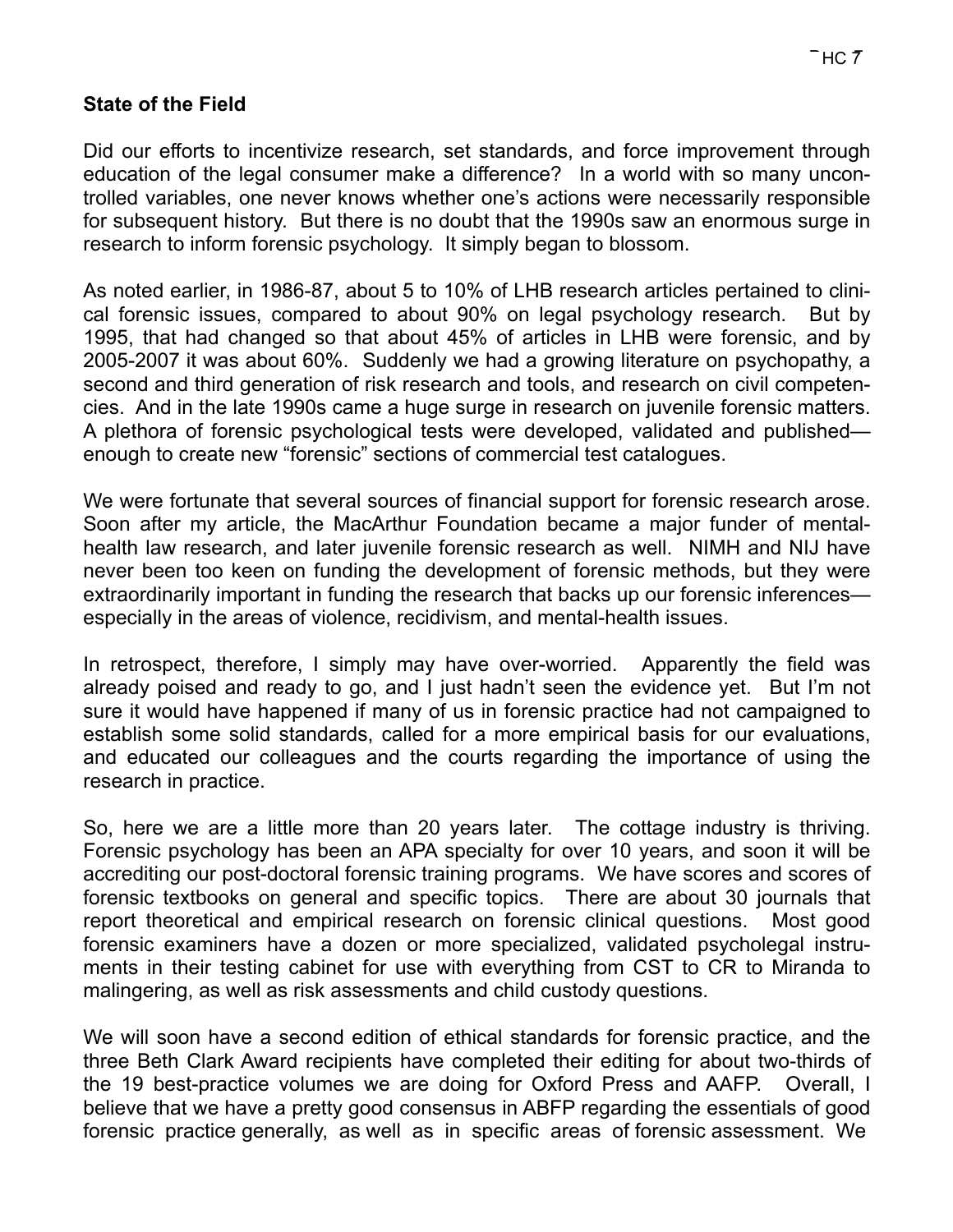have well-trained and enormously bright graduate students aplenty who are coming into the field, providing new ideas, new research, and new leadership for the future.

I really did not foresee the success of forensic psychology when I wrote that article in 1987. Perhaps I saw the direction we were going, in terms of a more empirical base for our evaluations. But I was quite uncertain that it would develop, and I certainly did not anticipate many of our specific advances.

#### **The Future**

Now, what about the *next* 20 years? First let me urge you to watch for the article that Kirk and his colleague have in press, in PPPL. A few years ago, the American Academy of Sciences commissioned a committee to review the state of the field in Forensic Sciences. This Forensic Science Committee did not review forensic psychiatry or psychology. But it did produce a set of guidelines for future work to improve the forensic sciences generally. What Kirk Heilbrun has done in his forthcoming article is to take those guidelines and adapt them for application to the task of improving the future of forensic psychology. It produces some excellent ideas.

But I am not going to review them. Instead, I thought it would be more interesting to open up this presentation to your participation. Let me ask you what you believe we need to be doing to improve forensic psychology's evolution over the next 20 years.

*At this point, the audience was invited to offer their suggestions for the most important things that we needed to do to advance* **education** *in forensic psychology, then* **research***, and finally* **practice***. The responses are offered below without attribution. In some cases suggestions have been merged when they were similar. At the end of each of the three topics, Dr. Grisso offered his own suggestion.*

## **Education**

- Develop educational efforts to bridge the cultural and linguistic gulfs between forensic mental-health examiners and examinees in forensic populations
- Seek improvement in funding of forensic post-doctoral and internship programs; trainees interest in forensic psychology increases, but fiscal problems threaten decrease in their opportunities for advanced training
- Facilitate a "mentoring system" for practicing professionals; go beyond workshops (providing information) to connect senior forensic clinicians with practitioners to help them develop forensic skills in practice
- Re-consider the balance of "depth" and "breadth" in forensic training
- (Grisso) Use the internet to better educate the public regarding what forensic psychologists do and how they do it; current internet descriptions are simplistic, inaccurate, or focused on commercial interests of certain universities